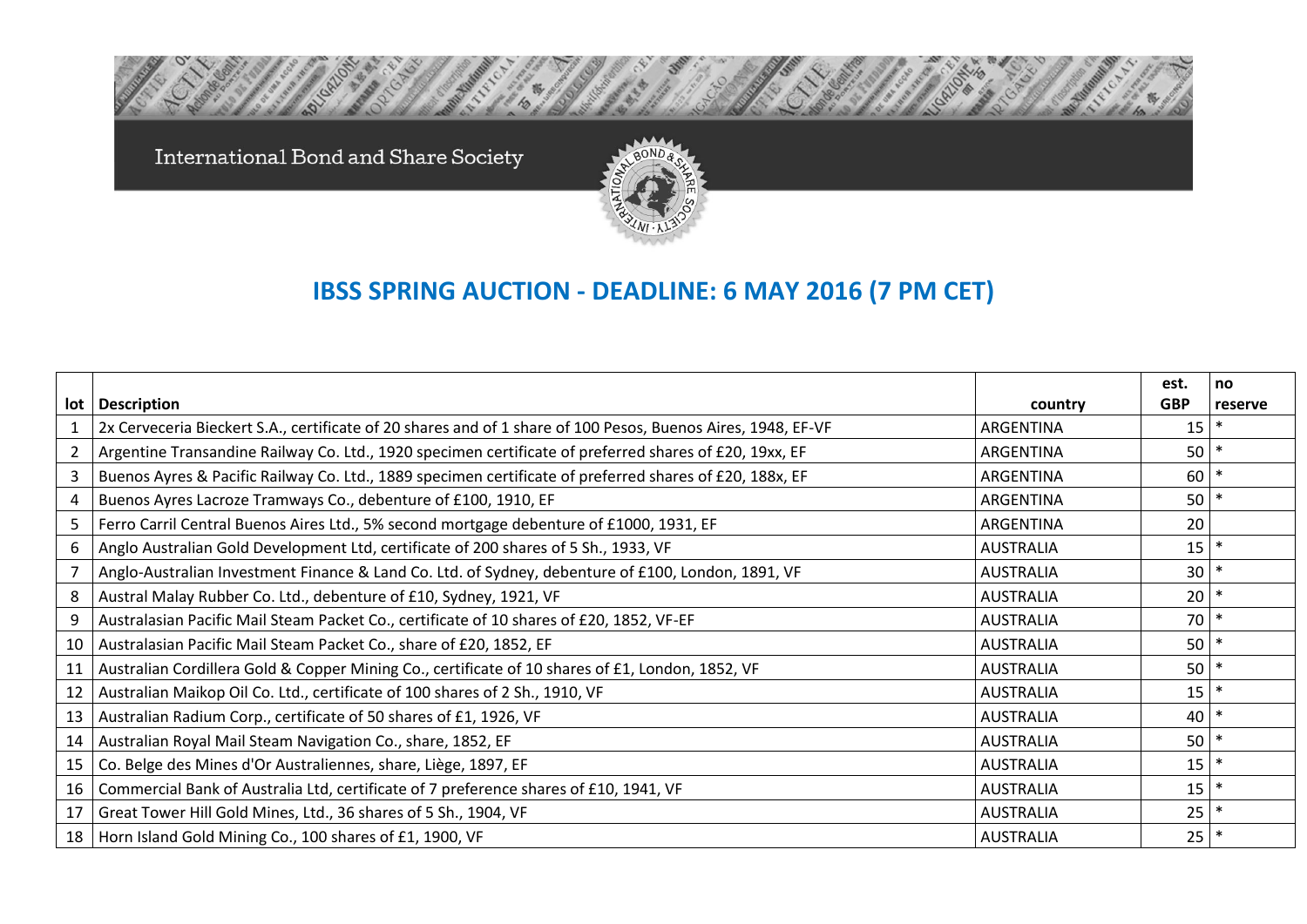| 19 | Railway Construction & General Development Co. (Tasmania), Ltd., warrant for 5 shares of £1, 1901, VF              | <b>AUSTRALIA</b>      | 30 <sub>1</sub> | $\ast$ |
|----|--------------------------------------------------------------------------------------------------------------------|-----------------------|-----------------|--------|
| 20 | Smelting and Refining Co. of Australia (1901) Ltd., certificate of 300 ordinary shares of £1, 1903, VF             | <b>AUSTRALIA</b>      | 20              | $\ast$ |
| 21 | Soc. Forestière Franco-Australienne, founder share, Paris, 1921, VF                                                | <b>AUSTRALIA</b>      | 10 <sup>1</sup> | $\ast$ |
| 22 | Bank van het Arrondissement Antwerpen NV, share of 500 BEF, Antwerp, 1927, EF                                      | <b>BELGIUM</b>        | 10              |        |
| 23 | Co. Générale des Huitrières d'Ostende, share of 100 BEF, Brussels, 1882, VF                                        | <b>BELGIUM</b>        | 40              |        |
| 24 | S.A. l'Eolienne, founder share, Alost, 1920, EF                                                                    | <b>BELGIUM</b>        | 10 <sup>1</sup> |        |
| 25 | Union Financière et Maritime, part sociale, Bruxelles, 1928, VF                                                    | <b>BELGIUM</b>        | 20              |        |
| 26 | Republic of Bolivia, Bond of £100, 1872, VF                                                                        | <b>BOLIVIA</b>        | 20              |        |
| 27 | Brazil Railway Co., ordinary share of \$100, Sao Paulo/Portland, 1910, EF                                          | <b>BRAZIL</b>         | 10 <sup>1</sup> | $\ast$ |
| 28 | Para (Marajo) Islands Rubber Estates Ltd., certificate of 20 ordinary shares of 5 Sh., 1910, VF                    | <b>BRAZIL</b>         | 15              |        |
| 29 | British Guiana Cons. Goldfields Ltd., certificate of 100 ordinary shares of 2 Sh., 1958, VF                        | <b>BRITISH GUIANA</b> | 20 <sub>1</sub> | $\ast$ |
| 30 | Burma Corp. Ltd., certificate of 100 Shares of Rs.9, 1938, F                                                       | <b>BURMA</b>          | 10              |        |
| 31 | 2x Trans-Continental Exploration Syndicate Ltd.: certificate of 10 and of 20 shares of \$5 each, both 1906, VF     | CANADA                | 30              |        |
| 32 | Canada Pacific Railway Co., certificate of £100 perpetual consolidated debenture stock at 4%, 1960, VF             | CANADA                | 20              |        |
| 33 | Cobourg, Northumberland and Pacific Railway Co., 5% 1st mortgage debenture of £100, 1898, VF                       | CANADA                | 60              | $\ast$ |
| 34 | Empress Gold Mines Co. of Ontario, Ltd., certificate of 5000 shares of \$1, 1899, VF                               | <b>CANADA</b>         | 40              |        |
| 35 | European Electric Corp. Ltd., option warrant for less than 100 shares, 1930, VF                                    | CANADA                | 10 <sup>1</sup> | $\ast$ |
| 36 | Governor and Co. of Adventurers of England Trading into Hudson's Bay, certificate of 100 ordinary shares, 1978, VF | <b>CANADA</b>         | 20              |        |
| 37 | Queen Victoria Gold Mining Co., certificate of 500 shares of \$1, 1894, VF                                         | CANADA                | 25              | $\ast$ |
| 38 | Western Canada Land Co., Ltd., certificate of 5 shares of £1, 1911, VF                                             | CANADA                | 10              |        |
| 39 | White Island Sulphur Co. Ltd., certificate of 150 shares of \$1, 1914, F                                           | CANADA                | 15              |        |
| 40 | Winnipeg and Eureka Mining Co., certificate of 1000 shares of \$1, 1898, VF                                        | CANADA                | 30              |        |
| 41 | Chinese Government Reorganisation Loan, 5% bond of 505 FRF, Paris, 1913, VF                                        | <b>CHINA</b>          | 50              |        |
| 42 | Emprunt Chinois 5% or 1903, bond of 500 BEF, Brussels, 1905, VF                                                    | <b>CHINA</b>          | 20              |        |
| 43 | Government of the Province of Petchili, 5,5% bond of £20, Antwerp, 1913, VF                                        | <b>CHINA</b>          | 200             | $\ast$ |
| 44 | Lombard Insurance Co. Ltd., certificate of 334 shares of 10 HKD, Hong Kong, 1961, VF                               | <b>CHINA</b>          | 20 <sup>1</sup> | $\ast$ |
| 45 | Colombia Railways & Navigation Co. Ltd., certificate of 9 shares of £1, 1932, VF                                   | <b>COLOMBIA</b>       | 15              |        |
| 46 | Colombian Mining and Exploration Co. Ltd., certificate of 60 ordinary shares of £1, 1932, VF                       | COLOMBIA              | 10              |        |
| 47 | New Granada Co., certificate of 10 shares, 1852, F-VF                                                              | <b>COLOMBIA</b>       | 40              |        |
| 48 | Société Nouvelle des Mines du Cauca, certificate of 10 privileged shares of 25 BEF, Bruxelles, 1897, EF            | COLOMBIA              | 15              |        |
| 49 | Banco Territorial de Cuba, dividend share of \$100, Habana, 1911, EF                                               | <b>CUBA</b>           | 20              |        |
| 50 | Cuba Northern Railways Co., 5,5% gold bond of \$1000, unissued, 1927, EF                                           | <b>CUBA</b>           | 30              |        |
| 51 | Cuban Asphalt Co. Ltd., 1 ordinary share of £1, 1916, VF                                                           | <b>CUBA</b>           | $20$ $*$        |        |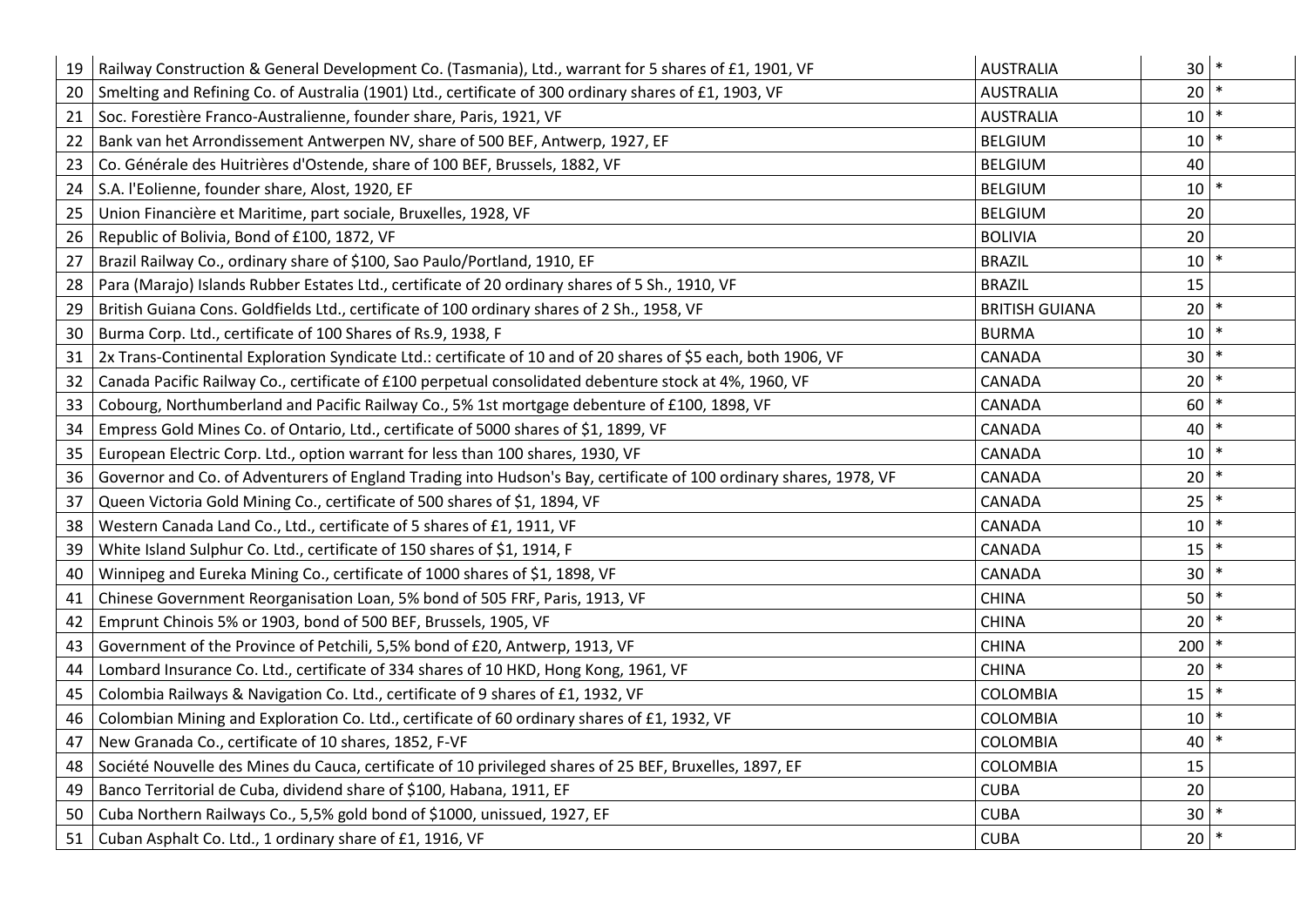| 52 | Havana Exploration Co. Ltd., certificate of 132 ordinary shares of £1, 1910, VF                                     | <b>CUBA</b>          | 15              | $\ast$ |
|----|---------------------------------------------------------------------------------------------------------------------|----------------------|-----------------|--------|
| 53 | 3x External Consolidated Debt of Ecuador, claims of £40, £100 and £400 bonds, 1892, EF                              | <b>ECUADOR</b>       | 30 <sup>1</sup> | $\ast$ |
| 54 | Fiji Prospecting Co., share of £2, 1935, VF                                                                         | <b>FIJI</b>          | 10              |        |
| 55 | Gold Mines of Fiji, share of £5, 1937, VF                                                                           | <b>FIJI</b>          | 10              |        |
| 56 | Caisse Nationale des Autoroutes, 15.10% bond of 5000 FRF, 1981, VF                                                  | <b>FRANCE</b>        | 12              |        |
| 57 | Co. des Chemins de Fer Paris à Lyon et à la Méditerranée, profit share, Paris, 1902, VF-EF                          | <b>FRANCE</b>        | 120             |        |
| 58 | Co. Fermière de l'Etablissement Thermal de Vichy, unissued nominative share, Paris, 19xx, EF                        | <b>FRANCE</b>        | 12              |        |
| 59 | Co. Houillère des Grandes-Flaches, share, Rive-de-Gier, 1873, VF                                                    | <b>FRANCE</b>        | 15              |        |
| 60 | Co. Maritime de la Seine, founder share, Paris, 1899, EF                                                            | <b>FRANCE</b>        | 15              |        |
| 61 | Co. Parisienne de Voitures l'Urbaine, share of 600 FRF, Paris, 1892, VF                                             | <b>FRANCE</b>        | 10              |        |
| 62 | Compagnie Française de Navigation à Vapeur Cyp. Fabre & Cie., unissued share of 500 FRF, Marseille, 1913, EF        | <b>FRANCE</b>        | 15              |        |
| 63 | Crédit Lyonnais S.A., nominative certificate of 20 profit shares, Lyon, 1897, VF                                    | <b>FRANCE</b>        | 100             |        |
| 64 | Eglises Dévastées de France, 5% bond of 1000 FRF, Paris, 1928, VF-EF                                                | <b>FRANCE</b>        | 20              |        |
| 65 | Garden-Tennis Club de Cabourg, founder share, Paris, 1919, EF                                                       | <b>FRANCE</b>        | 12              | $\ast$ |
| 66 | L'Electrique Lille-Roubaix-Tourcoing, share of 250 FRF, Marcq-en-Baroeul, 1923, EF                                  | <b>FRANCE</b>        | 50              |        |
| 67 | l'Indusmine S.A., part bénéficiaire, Paris, 1902, VF-EF                                                             | <b>FRANCE</b>        | 15              |        |
| 68 | Produits Otto - Oenologie, Viticulture, share of 100 FRF, Beziers, 1920, EF                                         | <b>FRANCE</b>        | 15              |        |
| 69 | S.A. des Automobiles Peugeot, share of 62,50 FRF, Paris, 1963, EF                                                   | <b>FRANCE</b>        | 25              |        |
| 70 | Simca Automobiles, share of 100 Nouv. Francs, Paris, 1950s, EF                                                      | <b>FRANCE</b>        | 10 <sup>1</sup> |        |
| 71 | Soc. "La Française Automobiles" S.A., part bénéficiaire, Paris, 1931, EF                                            | <b>FRANCE</b>        | 10              |        |
| 72 | Soc. Française de l'Hydrogène, action de 100 Fr., Saint-Cloud, 1908, VF                                             | <b>FRANCE</b>        | 40              |        |
| 73 | Co. Forestière Sanghia Oubangu, share 100 fr, Paris, 1928, VF-EF                                                    | <b>FRENCH CONGO</b>  | 10              |        |
| 74 | Francolor S.A. Holding, share of 100 Fr., Luxembourg, 1936, EF                                                      | G.D. LUXEMBOURG      | 10              |        |
| 75 | Gesellschaft für Elektrische Unternehmungen, Share of 100 Reichsmark, Berlin, 1926, VF                              | <b>GERMANY</b>       | 30              |        |
| 76 | Hotzenplotzer Zuckerfabriks-AG, share of 1000 Reichsmark, Oberglogau, 1939, EF                                      | <b>GERMANY</b>       | 15              |        |
| 77 | I.G. Farbenindustrie AG, share of 200 Reichsmark, Frankfurt am Main, 1926, VF                                       | <b>GERMANY</b>       | 12              | $\ast$ |
| 78 | Stadt Mainz, 4% bond of 2000 Mark, Mainz, 1919, VF                                                                  | <b>GERMANY</b>       | 25              |        |
| 79 | 2x Governor and Co. of Chelsea Water Works, both 4% perpetual debenture stock, of £500 (1878) and of £25 (1894), VF | <b>GREAT BRITAIN</b> | 20              |        |
| 80 | All England Lawn Tennis Ground Ltd., Debenture for £50, 1929, F                                                     | <b>GREAT BRITAIN</b> | 35              |        |
| 81 | Associated British Picture Corp. Ltd., £1350 pre-preference stock, 1946, VF                                         | <b>GREAT BRITAIN</b> | 10              |        |
| 82 | Aylesbury & Buckingham Railway Co., share of £25, 1867, EF                                                          | <b>GREAT BRITAIN</b> | 20              |        |
| 83 | Barclays Bank D.C.O., ordinary stock of £77, 1955, VF-EF                                                            | <b>GREAT BRITAIN</b> | 15              |        |
| 84 | Bettws Llantwit Colliery, share of £10, 1873, VF                                                                    | <b>GREAT BRITAIN</b> | 20              |        |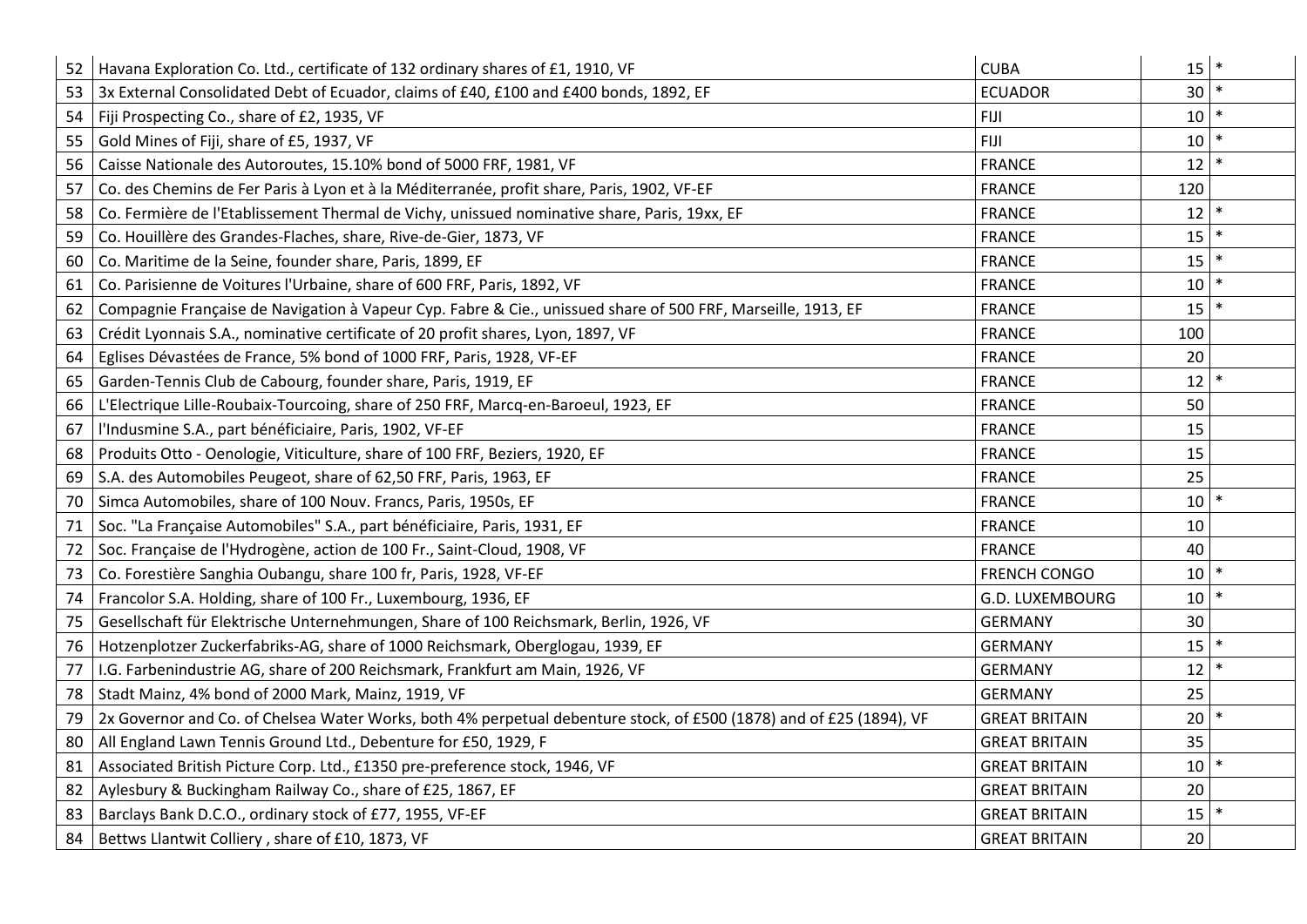| 85  | Brighton West Pier Co., certificate of 23 shares of £10, 1945, VF                                                           | <b>GREAT BRITAIN</b> | $15$ *          |  |
|-----|-----------------------------------------------------------------------------------------------------------------------------|----------------------|-----------------|--|
| 86  | British Motor Spirit Co. Ltd., 160 shares of £1, 1920, F-VF                                                                 | <b>GREAT BRITAIN</b> | 10              |  |
| 87  | British Motor Spirit Syndicate Ltd., certificate of 250 shares of £1, 1920, VF                                              | <b>GREAT BRITAIN</b> | 15              |  |
| 88  | Carreg Fawr Slate & Mineral Co., Ltd., certificate of 5 shares of £5, 1861, VF                                              | <b>GREAT BRITAIN</b> | 20              |  |
| 89  | Chester Race Co., share of £100, 1904, VF                                                                                   | <b>GREAT BRITAIN</b> | 30              |  |
| 90  | Cons. Kent Collieries Corp. Ltd., certificate of 50 shares of £1, Kent/London, 1900, VF                                     | <b>GREAT BRITAIN</b> | 40              |  |
| 91  | Direct Sheffield & Macclesfield Railway, certificate of 5 shares, 1845, F                                                   | <b>GREAT BRITAIN</b> | 30              |  |
| 92  | East London Water-Works Co., debenture stock of £500, 1873, VF                                                              | <b>GREAT BRITAIN</b> | 20              |  |
| 93  | Eltringhams Ltd, certificate of 100 ordinary shares of 10 sh., 1923, VF                                                     | <b>GREAT BRITAIN</b> | 25              |  |
| 94  | Hull and Selby Railway Co., share of £1210, 1845, VF                                                                        | <b>GREAT BRITAIN</b> | 35              |  |
| 95  | Ideal Sewing Machine Co. Ltd., certificate of 500 ordinary shares of 1sh., 1922, VF                                         | <b>GREAT BRITAIN</b> | 12              |  |
| 96  | International Sewing Machine Co., Ltd., certificate of 250 ordinary shares of 10 sh., 1920, VF                              | <b>GREAT BRITAIN</b> | 12              |  |
| 97  | Liverpool Refrigeration Co., certificate of 50 preference shares, 1923, VF                                                  | <b>GREAT BRITAIN</b> | $15$ $*$        |  |
| 98  | Liverpool, Manchester and Newcastle upon Tyne Junction Railway Co., share of £20, 1846, VF                                  | <b>GREAT BRITAIN</b> | 30              |  |
| 99  | London Chamber of Commerce Building Co., certificate of 10 shares of £10, 1902, VF                                          | <b>GREAT BRITAIN</b> | $30$ $*$        |  |
|     | 100 London Stamp Club Ltd., certificate of 10 shares of 2 sh., 1930, F-VF                                                   | <b>GREAT BRITAIN</b> | 25              |  |
| 101 | Minera Ragman Mining Co., share of £5, 1863, EF                                                                             | <b>GREAT BRITAIN</b> | 20              |  |
|     | 102   Nationwide Anglia Building Society, teilschuldverschreibung of 250,000 DM specimen, London, 1990, printed München, EF | <b>GREAT BRITAIN</b> | 15              |  |
|     | 103 Non-Poisonous "Strike Anywhere" Match Syndicate, certificate of 20 shares of £1, 1900, VF                               | <b>GREAT BRITAIN</b> | 12              |  |
|     | 104 North and South Wales Coal and Lime Co. Ltd., share of £10, 1868, VF                                                    | <b>GREAT BRITAIN</b> | 15              |  |
|     | 105 Northern Counties Union Railway Co., share, 1846, EF                                                                    | <b>GREAT BRITAIN</b> | 15              |  |
|     | 106 Oilfields of England Ltd., certificate of 200 ordinary shares of £1, 1921, VF                                           | <b>GREAT BRITAIN</b> | 12              |  |
|     | 107 Overseas Shipbuilders and Traders, certificate of 750 shares of £1, 1946, VF                                            | <b>GREAT BRITAIN</b> | 20 <sup>°</sup> |  |
|     | 108 Pair of British Petroleum / BP Amoco shares, modern issues: 1988 and 1999, EF                                           | <b>GREAT BRITAIN</b> | 20              |  |
|     | 109   Perfect Blind-Stich Sewing Machine Co. Ltd., certificate of 30 ordinary shares of £1, 1903, VF                        | <b>GREAT BRITAIN</b> | 20              |  |
|     | 110 Peterborough and Nottingham Junction Railway Co., share of £20, 1846, F                                                 | <b>GREAT BRITAIN</b> | 30              |  |
|     | 111 Provincial Monetary Co., Ltd., share of £5, 1870, EF                                                                    | <b>GREAT BRITAIN</b> | 20              |  |
|     | 112 Scottish Amalgamated Silks Ltd., certificate of 200 deferred shares of 1 sh., 1928, VF                                  | <b>GREAT BRITAIN</b> | 10              |  |
|     | 113 Single Thread Lockstitch Machines, Ltd., certificate of 100 ordinary shares of £1, 1925, VF                             | <b>GREAT BRITAIN</b> | 15              |  |
|     | 114 Southern Railway Co., certificate of £100 debenture B stock, 1881, EF                                                   | <b>GREAT BRITAIN</b> | 12              |  |
|     | 115   Taylors (Cash Chemists) London Ltd., funding certificate of £9 18sh. 9p., 1934, VF                                    | <b>GREAT BRITAIN</b> | 10 <sup>1</sup> |  |
|     | 116 Triumph Oil and Transport Co. Ltd., certificate of 600 shares of £1, 1911, F                                            | <b>GREAT BRITAIN</b> | 15              |  |
|     | 117   Wandsworth Bridge Co., share of £10, 1865, VF                                                                         | <b>GREAT BRITAIN</b> | 20              |  |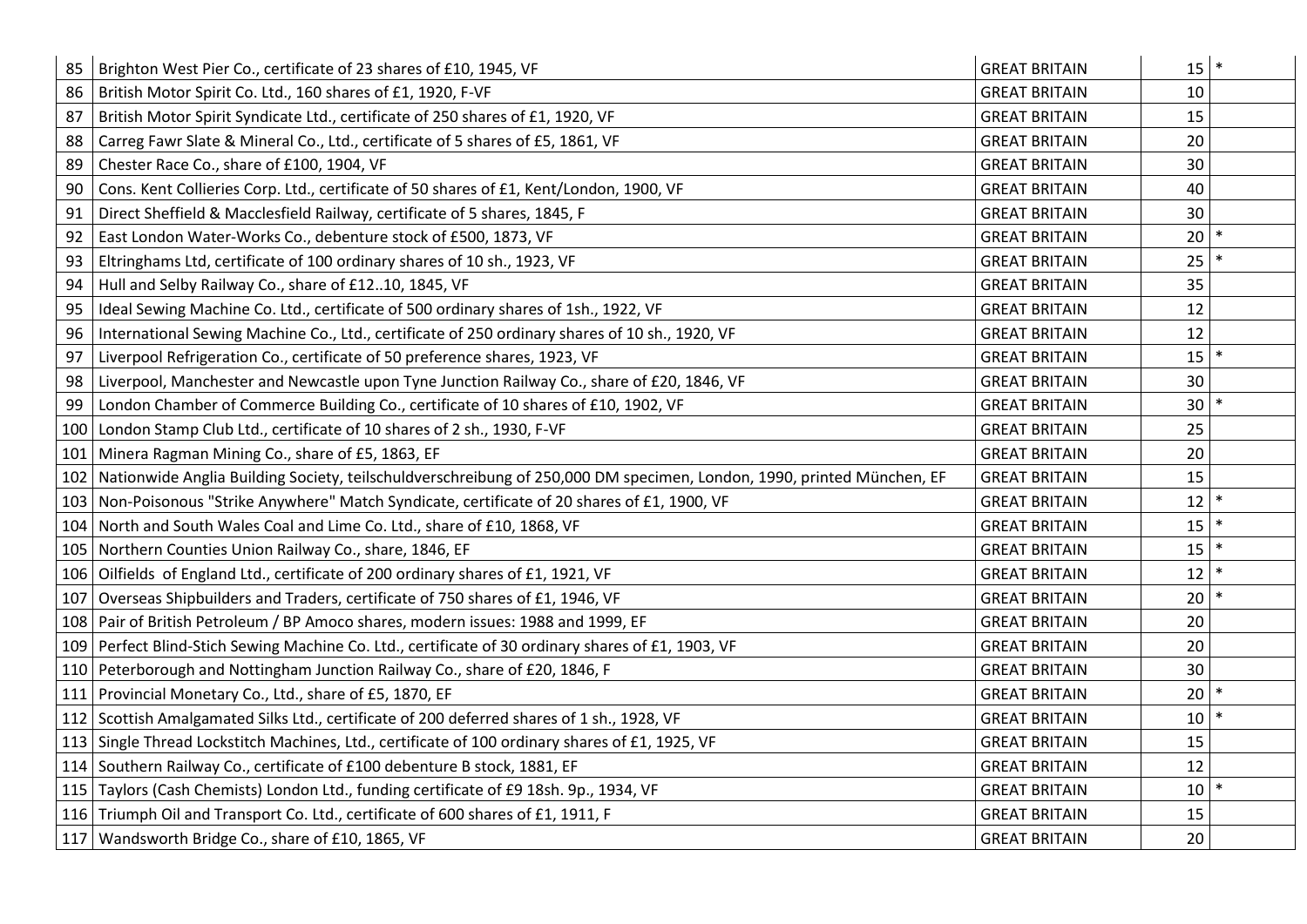|     | 118   Water Softeners (France), LtdK, certificate of 150 shares of £1, 1913, VF                                          | <b>GREAT BRITAIN</b> | $10$ $*$        |
|-----|--------------------------------------------------------------------------------------------------------------------------|----------------------|-----------------|
|     | 119 Co. Hellénique d'Electricité, certificate of 5 shares of £1, Athenes, 1928, EF                                       | <b>GREECE</b>        | $15$ *          |
|     | 120 Honduras Government Railway Loan, deffered share, London, 1867, VF-EF                                                | <b>HONDURAS</b>      | 20 <sub>1</sub> |
|     | 121 First Hungarian Woolwashing and Fine Cloth Factory Co. Ltd., share of 15 Pengoe, Budapest, 1936, VF                  | <b>HUNGARY</b>       | 15              |
|     | 122 Pester Vaterländische Erster Sparcassa-Verein, 4% mortgage bond 5000 Kronen, Budapest, 1895, VF                      | <b>HUNGARY</b>       | 10 <sup>1</sup> |
|     | 123 2x Republik Island: Teilschuldverschreibung of 1000 and 5000 DM, both specimen, Reykjavik, printed Munich, 1980s, EF | <b>ICELAND</b>       | 30              |
|     | 124   Bengal Provincial Railway Co., Ltd., share of 100 rupees for the Dasghara-Jamalpurgunj Extension, 1915, VF         | <b>INDIA</b>         | 20              |
|     | 125   Elak (Southern India) Rubber Co. Ltd., certificate of 1000 shares of 2 Sh., 1910, VF                               | <b>INDIA</b>         | 12              |
|     | 126   Industrial Bank of Western India Ltd., certificate of 5 shares of 100 Rupees, Ahmedabad, 1920, VF                  | <b>INDIA</b>         | 10              |
| 127 | Jellalpore Cachar Tea Co., Ltd., certificate of 4 shares, 1867, F                                                        | <b>INDIA</b>         | 20              |
|     | 128 Jibutil (Anantapur) Gold Mines Ltd., certificate of 8 ordinary shares of 10 Sh., 1912, VF                            | <b>INDIA</b>         | $15$ $*$        |
|     | 129   Kilachand Mills Ltd., share of 25 Rupees, Bombay, 1920, VF                                                         | <b>INDIA</b>         | 12              |
|     | 130   Mahalakshmi Woollen & Silk Mills Co. Ltd., certificate of 100 deferred shares of 10 Rupees, 1923, F-VF             | <b>INDIA</b>         | $15$ $*$        |
| 131 | Oude Railway Co., Ltd., scrip certificate of 5 shares, London, 1857, VF                                                  | <b>INDIA</b>         | 20              |
|     | 132 Tongani Tea Co., Ltd., certificate of 100 shares of 10 rupees, Calcutta, 1926, F                                     | <b>INDIA</b>         | 20              |
|     | 133   Chemins de Fer Garantis des Colonies Françaises - Saigon to Mytho, share of 500 FRF, 1921, EF                      | <b>INDOCHINA</b>     | 30              |
|     | 134   Tramway & C.D.F. Electr. Rome-Civita Castellana-Viterbe, share 100 BEF, Brussels, 1907, VF                         | <b>ITALY</b>         | $25$ $*$        |
|     | 135   Co. Forestière de l'Indénié, profit share, Paris, 1928, EF                                                         | <b>IVORY COAST</b>   | 40              |
|     | 136 Jamaica Trading Co., share of £10, 1889, EF                                                                          | <b>JAMAICA</b>       | $20$   $*$      |
|     | 137 Japanese Mortgage Bank - wartime savings bond of 15 Yen, 1942, EF                                                    | <b>JAPAN</b>         | 12              |
|     | 138   Co. Libano-Syrienne des Tabacs, share of 250 FRF, Paris, 1930, EF                                                  | <b>LEBANON</b>       | 10              |
|     | 139 Badak Co. - Jeneri, Kedah, Malay Peninsula, certificate of 50 shares of £1, 1920, mined for tin, VF                  | <b>MALAYSIA</b>      | 20              |
|     | 140   Tujoh Tin, certificate of 50 shares of £1, Bayas Tujo, Perak, 1927, VF                                             | <b>MALAYSIA</b>      | 15              |
|     | 141   Banco Central Mexicano, share, Mexico, 1908, VF                                                                    | <b>MEXICO</b>        | 15              |
|     | 142   Co. de Minas La Blanca y Annexas, share of \$100, Mexico, 1922, VF-EF                                              | <b>MEXICO</b>        | 10              |
|     | 143 Great San Anton Gold Mining Co. Ltd., certificate of 5 shares of £1, 1891, VF                                        | <b>MEXICO</b>        | 20              |
|     | 144   Real del Monte Mining Co., subscription for 1 share of £10, 1832, VF                                               | <b>MEXICO</b>        | 60              |
|     | 145 Republica Mexicana, 5% bond of £100, 1899, VF                                                                        | <b>MEXICO</b>        | 100             |
|     | 146   Sierra Madre Exploration, Ltd., certificate of 4 shares of 5 Sh., 1902, F-VF                                       | <b>MEXICO</b>        | 12              |
|     | 147 South American & Mexican Co., Ltd, founder share, 1896, F-VF                                                         | <b>MEXICO</b>        | 20 <sup>°</sup> |
|     | 148 Co. Franco-Espagnole du Chemin de Fer de Tanger à Fez, 5% bond of 1000 FRF, Meknes, 1929, VF                         | <b>MOROCCO</b>       | 12              |
|     | 149   Internationale Handel- en Credietmaatschappij, share of 150 NLG, Amsterdam, 1920, EF                               | NETHERLANDS          | 10              |
|     | 150   Maatschappij voor Landontginning, obligatie 5 NLG, Apeldoorn, 1874, EF                                             | NETHERLANDS          | 15              |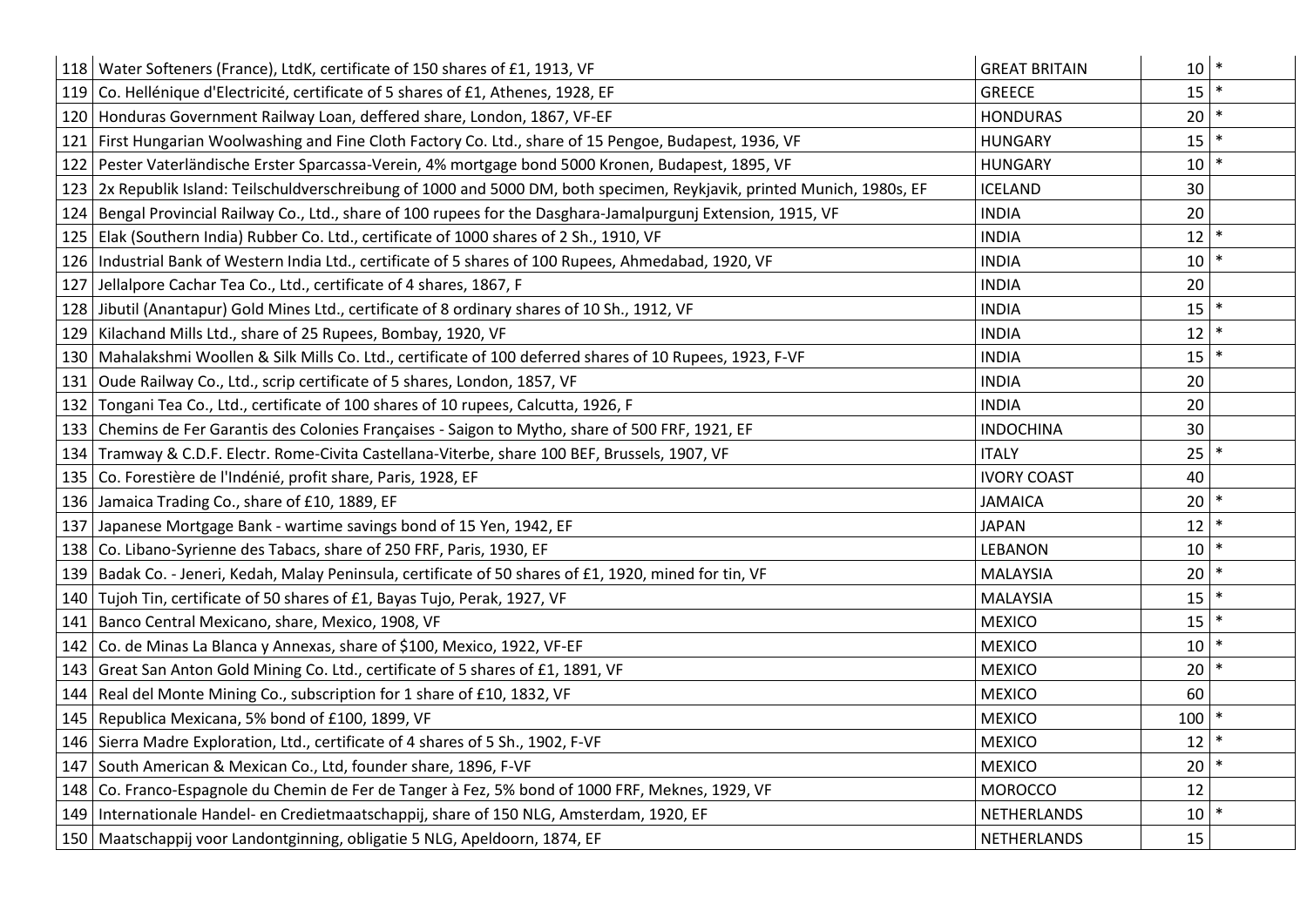|     | 151 Vereeniging tot Bevordering van 's Lands Weerbaarheid, lotery loan, aandeel 2,50 NLG, Rotterdam, 1870, VF     | NETHERLANDS          | 10              |        |
|-----|-------------------------------------------------------------------------------------------------------------------|----------------------|-----------------|--------|
|     | 152 Anglo-Dutch Plantations of Java, certificate of 10 shares of £1, 1917, VF                                     | NETHERLANDS INDIES   | 15              | $\ast$ |
|     | 153 Borneo Gold Explorations, share of £10, 1938, VF                                                              | NETHERLANDS INDIES   | 15              |        |
|     | 154   Mijnbouw-Maatschappij Totok, share of 100 NLG, Batavia, 1897, F-VF                                          | NETHERLANDS INDIES   | 10 <sup>1</sup> |        |
| 155 | South Sumatra Rubber Estates Ltd., certificte of 200 shares of 2 sh., 1910, VF                                    | NETHERLANDS INDIES   | 15              |        |
| 156 | Caledonian Mining Corp., certificate of 2 hares of £1, 1900, VF                                                   | <b>NEW CALEDONIA</b> | 20              | $\ast$ |
| 157 | 2x Maoriland Kawarau Gold Ltd., certificates of 30 and 50 shares, both 1925, VF                                   | <b>NEW ZEALAND</b>   | 30              |        |
|     | 158   2X New Zealand, 8% teilschuldverschreibung of 5000 and 100,000 DM, specimens, 1980, EF                      | <b>NEW ZEALAND</b>   | 30              |        |
| 159 | Auckland & Suburban Drainage Board, 4% bond of £100, 1914, Bradbury & Wilkinson specimen, VF-EF                   | <b>NEW ZEALAND</b>   | 40              |        |
|     | 160 Bundi Tin Dredging Co., certificate of 100 shares, 1930, VF                                                   | <b>NEW ZEALAND</b>   | 15              | $\ast$ |
| 161 | Consolidated Gold Fields of New Zealand, certificate of 1000 shares of 4 Sh., 1946, VF                            | <b>NEW ZEALAND</b>   | 15              |        |
| 162 | London & New Zealand Exploration Co., deferred share of £1, London, 1896, VF                                      | <b>NEW ZEALAND</b>   | 30              |        |
|     | 163   Maori Dream Gold Mines, Ltd., certificate of 50 shares of £1, 1896, VF                                      | <b>NEW ZEALAND</b>   | 40              |        |
| 164 | May Morn Estates (New Zealand), Ltd., certificate of 2285 deferred shares of 1sh, 1912, VF                        | <b>NEW ZEALAND</b>   | 18              | $\ast$ |
|     | 165   N.Z. Forest Products Ltd., certificate of 6 preference shares, 1941, EF                                     | <b>NEW ZEALAND</b>   | 10 <sup>1</sup> | $\ast$ |
|     | 166   New Zealand Mortgage & Investment Association, Ltd., certificate of 20 shares of £10, 18xx, VF              | <b>NEW ZEALAND</b>   | 25              |        |
| 167 | Progress Mines of New Zealand Ltd., certificate of 10 shares of £1, 1901, VF                                      | <b>NEW ZEALAND</b>   | 20              |        |
| 168 | Ross Goldfields Reconstructed, Ltd., certificate of 100 shares, 1916, VF                                          | <b>NEW ZEALAND</b>   | 20              | $\ast$ |
|     | 169   Royal Oak of Hauraki, Ltd., certificate of 50 shares, 1895, VF                                              | <b>NEW ZEALAND</b>   | 15              | $\ast$ |
| 170 | Taranaki Permanent Forests, Ltd., ordinary share of £25, 1924, VF                                                 | <b>NEW ZEALAND</b>   | 25              |        |
| 171 | Tobacco Growers (New Zealand) Ltd., tobacco bond certificate, 1930, VF                                            | <b>NEW ZEALAND</b>   | 12              |        |
| 172 | Union Bank of Australia Ltd - New Zealand branch register, specimen share of £15, Wellington, 19xx, EF            | <b>NEW ZEALAND</b>   | 40              | $\ast$ |
| 173 | United New Zealand Exploration Ltd., certificate of 50 ordinary shares of %1, 1896, VF                            | <b>NEW ZEALAND</b>   | 20              | $\ast$ |
| 174 | Enterprise of New Guinea Gold and Petroleum Development, share, 1940, VF                                          | PAPUA NEW GUINEA     | 15              |        |
| 175 | La Nouvelle France - Colonie Libre de Port-Breton (Océanie), titre d'origine d'un hectare de terrain, 1879, EF    | PAPUA NEW GUINEA     | 30              |        |
| 176 | Pacific & Papua Produce Ltd., certificate of 24 ordinary shares, 1919, VF                                         | PAPUA NEW GUINEA     | 20              | $\ast$ |
|     | 177 3x Manila Railway Co., 4% debenture bonds of £50, £100 and £200, 1907, VF                                     | <b>PHILIPPINES</b>   | 40              |        |
| 178 | Philippine Dredges Ltd., certificate of 50 shares, 1914, VF                                                       | <b>PHILIPPINES</b>   | 15              |        |
| 179 | Chodorow - akcyjnego towarzystwa dla przemyslu cukrowniczego w chodorowie, Share of 100 Zloty, Chodorow, 1925, VF | POLAND               | 15              |        |
| 180 | Co. Franco-Polonaise des Petroles, founder share, Paris, 1920, VF                                                 | <b>POLAND</b>        | 35              |        |
|     | 181   Banca Cerealistilor SA, certificate of 20 nominative shares of 500 Lei, Bucarest, 1945, EF                  | <b>ROMANIA</b>       | $35$   $*$      |        |
| 182 | Casa Autonoma & Fondului Apararii Nationale, 4% Army Bond for 100 Lei, Bucarest, 1945, VF                         | <b>ROMANIA</b>       | 30              |        |
|     | 183   Industria Romana de Petrol S.A., share of 500 Lei, Bucarest, 1920, VF                                       | <b>ROMANIA</b>       | 12              |        |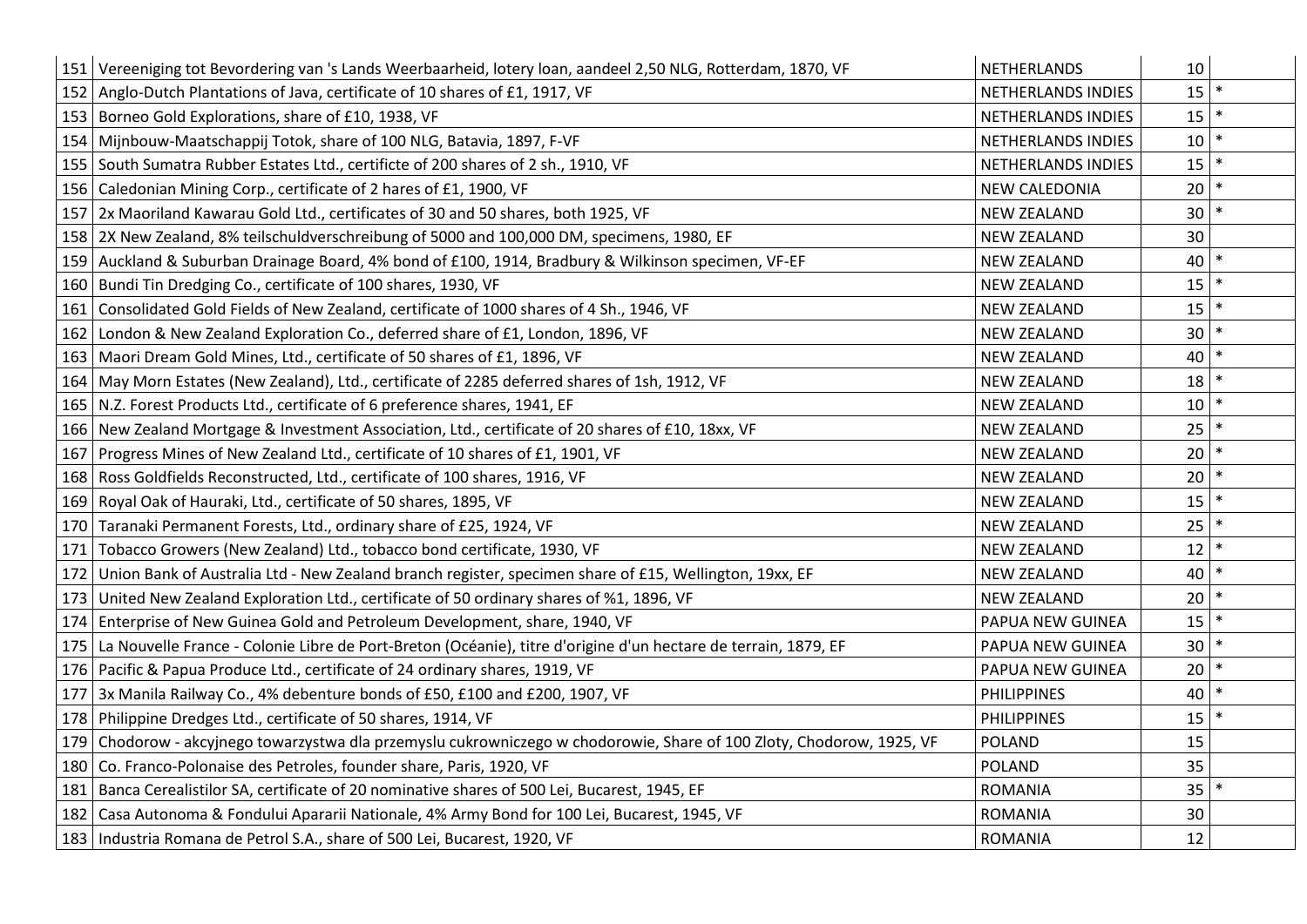|     | 184   Anglo-Maikop Corp. Ltd., certificate of 10 ordinary shares of £1, 1912, VF                        | <b>RUSSIA</b>                | $\ast$<br>30 <sup>°</sup> |
|-----|---------------------------------------------------------------------------------------------------------|------------------------------|---------------------------|
|     | 185   Anglo-Russian Trust Ltd., certificate of 1000 ordinary shares of £1, 1912, VF                     | <b>RUSSIA</b>                | $\ast$<br>20              |
|     | 186 Banque Foncière pour faciliter au Paysans l'Acquisition de Terres, 5% bond of 100 Roubles, 1911, VF | <b>RUSSIA</b>                | 10 <sup>1</sup>           |
|     | 187 Banque Foncière pour faciliter au Paysans l'Acquisition de Terres, 5% bond of 500 Roubles, 1911, EF | <b>RUSSIA</b>                | $\ast$<br>12              |
|     | 188 New Caucasian Oilfields Ltd., certificate of 200 Shares of 10 Sh., 1916, VF                         | <b>RUSSIA</b>                | 20                        |
|     | 189 New Caucasian Oilfields Ltd., certificate of 3 ordinary shares of £1, 1921, VF                      | <b>RUSSIA</b>                | $\ast$<br>20              |
|     | 190   Russian Collieries Co. Ltd., 7% debenture of £20, 1903, VF                                        | <b>RUSSIA</b>                | 15                        |
|     | 191   Russian Railways Ministry, 4,5% bond of 100 Roubles, 1917, VF                                     | <b>RUSSIA</b>                | 40                        |
|     | 192 S.A. des Verreries de Moscou, preferential share of 100 BEF, Bruxelles, 1900, EF                    | <b>RUSSIA</b>                | 10                        |
|     | 193 Soc. Française des Immeubles à Saint-Petersbourg, share of 500 FRF, Paris, 1891, EF                 | <b>RUSSIA</b>                | 20                        |
|     | 194   Messageries Africaines, share of 125 FRF, Dakar, 1935, EF                                         | SENEGAL                      | $15$ $*$                  |
|     | 195 Cape of Good Hope Diamond Mining Co., Ltd., certificate of 5 shares of £5, 1881, VF                 | <b>SOUTH AFRICA</b>          | 30                        |
|     | 196 Astilleros de Palma S.A., nominative share of 500 PTS, Palma de Mallorca, 1944, VF                  | SPAIN                        | 70                        |
| 197 | Banco General de Madrid, share of 500 PTS, Madrid, 1887, EF                                             | SPAIN                        | 20                        |
|     | 198   Deportes de Cataluna S.A., preferential share of 1000 PTS, Barcelona, 1941, EF                    | SPAIN                        | $\ast$<br>12              |
|     | 199   Destilerias Bernal S.A., share of 500 PTS, Palmar, 1929, EF                                       | SPAIN                        | 12                        |
|     | 200   Energia Solar de Espana, unissued share of 500 PTS, Barcelona, 1932, EF                           | SPAIN                        | 20                        |
| 201 | Industria Nacional de Taximetros y Aparatos de Precision S.A., share of 500 PTS, Madrid, 1930, EF       | SPAIN                        | 10                        |
|     | 202   SA Hidroelectrica Iberica, privileged share, Bilbao, 1944, EF                                     | SPAIN                        | $\ast$<br>12              |
|     | 203   SA Papeteries Espagnoles du Val d'Aran, share of 100 FRF, Paris, 1907, EF                         | SPAIN                        | 35                        |
|     | 204   Salinera Catalana S.A., share of 100 PTS, Barcelona, 1933, EF                                     | SPAIN                        | 15                        |
|     | 205   Soc. Minera Tit. Desconfianza, share, Barcelona, 1850, EF                                         | SPAIN                        | 60                        |
|     | 206 Tranvias de Sevellia, nominative share of 500 PTS, unissued, Sevilla, 1946, EF                      | SPAIN                        | $\ast$<br>12              |
| 207 | Rector Aktiebolaget, Stockholm, Stamaktiebref, 1916, EF                                                 | SWEDEN                       | 40                        |
|     | 208   Soc. Du Grand Hôtel des Rasses et Golf Hôtel, bon de jouissance, Les Rasses, 1957, EF             | SWITZERLAND                  | 10                        |
|     | 209   Ratrut Basin Tin Dredging Co. Ltd., certificate of 25 shares, 1934, Sydney, VF                    | <b>THAILAND</b>              | 15                        |
|     | 210 Trinidad Oil Lands, Ltd., certificate of 700 shares of 1 Sh., 1924, VF                              | <b>TRINIDAD &amp; TOBAGO</b> | 10                        |
| 211 | Tramways de Tunis S.A., unissued 4% bond of 500 BEF, Liège, 1895, EF                                    | <b>TUNISIA</b>               | 80                        |
| 212 | Tramways et Electricité de Damas SA, unissued share of 500 BEF, Bruxelles, 1928, EF                     | <b>TURKEY</b>                | 15                        |
|     | 213   3x State of South Carolina: 1871 \$500 unsigned, 1871 £100, 1869 \$100 unissued, VF               | <b>USA</b>                   | 50                        |
|     | 214 Aladdin Gold Mining Co., Ltd., certificate of 1000 shares of 10c, 1935, VF-EF                       | <b>USA</b>                   | 15                        |
|     | 215 Alaska Treadwell Gold Mining Co., certificate of 20 shares of \$25, 1890, VF                        | <b>USA</b>                   | 25                        |
|     | 216   American Beet Sugar Manufacturing Co., certificate of 20 shares of \$100, Chicago, 1894, EF       | <b>USA</b>                   | $15$ *                    |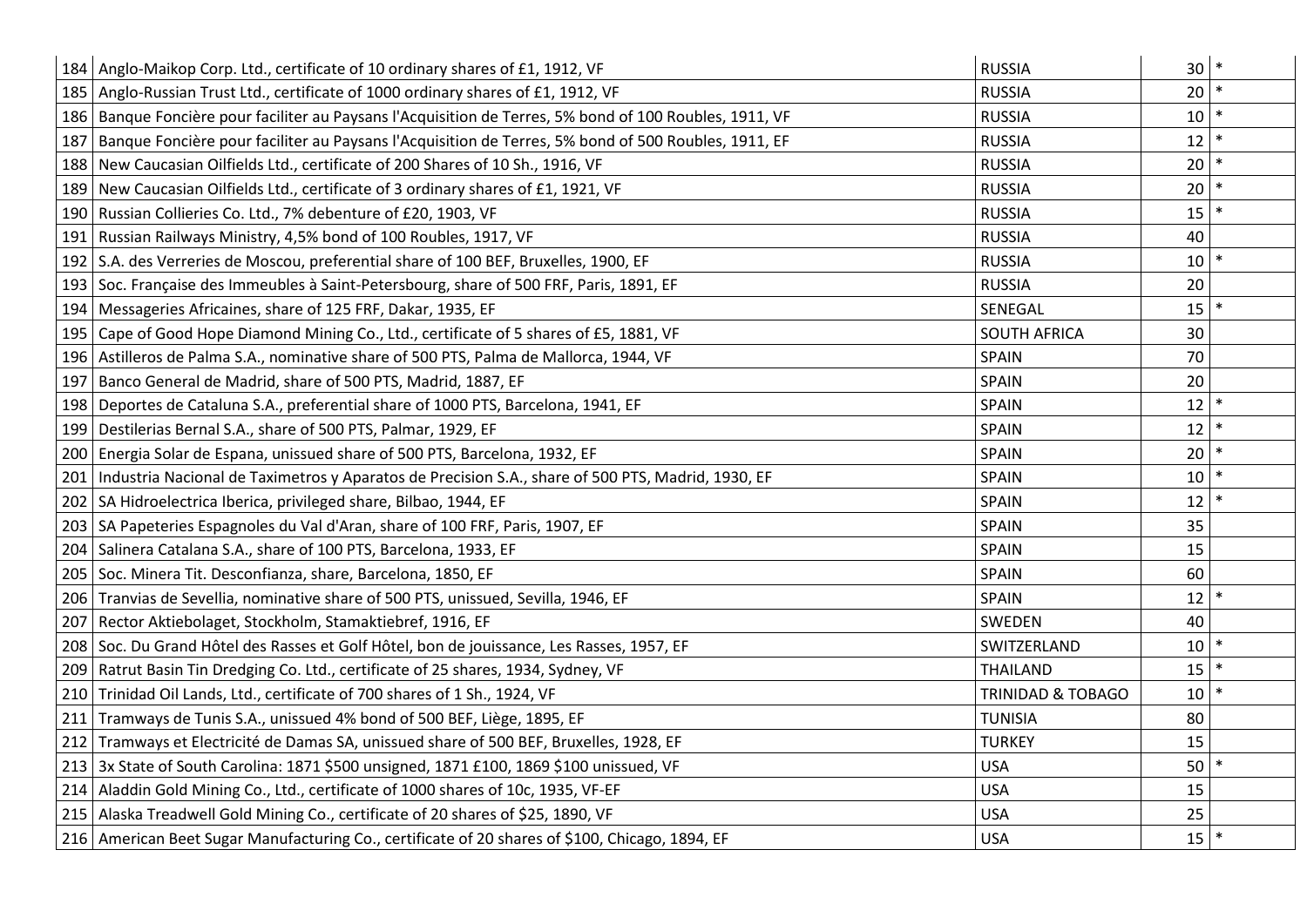|     | 217   American Consolidated Copper Co., certificate of 200 shares, 1903, EF                                  | <b>USA</b> | 20              | $\ast$ |
|-----|--------------------------------------------------------------------------------------------------------------|------------|-----------------|--------|
|     | 218   Angel Consolidated Mining Co. of Arizona, bond of \$20, New York, 1903, VF                             | <b>USA</b> | 25              | $\ast$ |
|     | 219   Anglo-Californian Gold Mining Co., share, 1852, VF                                                     | <b>USA</b> | 25              |        |
| 220 | Arizona-Nevada Gold Mining and Milling Co., certificate of 100 shares of \$1, 1905, VF-EF                    | <b>USA</b> | 15              |        |
| 221 | Arlington Creamery Association, share of \$10, 1943, EF                                                      | <b>USA</b> | 10              |        |
| 222 | Athens Mining and Developing Association, certificate of 5 shares of \$5, 1905, EF                           | <b>USA</b> | 25              |        |
| 223 | Athens National Bank, Pennsylvania, share of 100, Athens (NY), 1916, EF                                      | <b>USA</b> | 10              |        |
| 224 | Aurora Extension Gold Co., Arizona, certificate of 1000 shares of \$1, 1903, EF                              | <b>USA</b> | 15              |        |
| 225 | Bay Area Ghosts, Inc., Television, Video, and Media Productions, share, 2003, EF                             | <b>USA</b> | 20              |        |
| 226 | Bertha & Edith Gold Mining Co., certificate of 100 shares, 1878, New York, EF                                | <b>USA</b> | 25              |        |
| 227 | Bobby Anderson Group Mining Co., certificate of 1000 shares of \$1, 1929, Idaho, F                           | <b>USA</b> | 10              |        |
| 228 | Buffalo, Bradford & Pittsburgh Rail Road Co., certificate of 200 shares, 1865, New York, EF                  | <b>USA</b> | 15              |        |
| 229 | California Diamond Oil Co., certificate of 100 shares, San Francisco, 190x, EF                               | <b>USA</b> | 10              |        |
| 230 | California Nitrate Co., Ltd., certificate of 3 shares, 1906, VF                                              | <b>USA</b> | 10              |        |
| 231 | Chronicle Gold Mining Co., certificate of 250 shares, Arizona, 1906, EF                                      | <b>USA</b> | 20              |        |
| 232 | Cincinnati Mining and Development Co., certificate of 1000 shares, Washington, 1897, VF-EF                   | <b>USA</b> | 20              |        |
| 233 | Cleveland Co-Operative Stove Co., certificate of 4 shares of \$100, Cleveland, Ohio, 1929, VF-EF             | <b>USA</b> | 10 <sup>°</sup> |        |
| 234 | Comet Mining Co. of Utah, share of 100 BEF, Brussels, 1889, EF                                               | <b>USA</b> | 15              |        |
| 235 | Danielson Masonic Building Association Inc., unissued 3% bond of \$25, 1927, EF                              | <b>USA</b> | 20              |        |
| 236 | Durant Motors, Inc., certificate of 10 shares, 1922, VF-EF                                                   | <b>USA</b> | 10              |        |
| 237 | Eastman Kodak Co., certificate of 100 common shares, 1971, EF                                                | <b>USA</b> | 20              |        |
| 238 | Fonda Lake and Port Leyden Paper Co., 6% bond of \$500, 1891, EF                                             | <b>USA</b> | 20              |        |
| 239 | Francisco Sugar Co., certificate for less than 100 shares, 1959, EF                                          | <b>USA</b> | 10              |        |
| 240 | German Evangelical Lutheran St. Petri Church, Philadelphia, bond of \$10, 1905, EF                           | <b>USA</b> | 20              |        |
| 241 | Gold Ridge Mining Co., certificate of 1000 shares, 1907, Idaho, VF-EF                                        | <b>USA</b> | 20              |        |
| 242 | Gould Placer Mining Co., certificate of 250 shares of \$1, 1921, California, VF-EF                           | <b>USA</b> | 20              |        |
| 243 | Great West Mining Co., certificate of 9602 shares of \$1, New Lebanon (NY), Arizona, 1904, VF-EF             | <b>USA</b> | 10              |        |
| 244 | Happy Day Mining Co. Ltd., certificate of 1000 shares, Idaho, 1906, EF                                       | <b>USA</b> | 10              |        |
| 245 | Hoosac Tunnel and Mining Co., certificate of 17 shares, 1911, Colorado, EF                                   | <b>USA</b> | 10              |        |
| 246 | Indianapolis, Decator and Western Railway Co., bond of \$1000, ABN specimen, 1888, EF                        | <b>USA</b> | 100             |        |
| 247 | Middle States Coal and Iron Mines Co., certificate of 100 preferred shares of \$100, West Virginia, 1911, EF | <b>USA</b> | 20              |        |
|     | 248   Middlesborough Belt Railroad Co., certificate of 16 shares of \$50, 1892, VF                           | <b>USA</b> | 30              |        |
|     | 249   National Consolidated Wire and Cable Co., 5% gold bond of \$1000, 1906, EF                             | <b>USA</b> | 20              |        |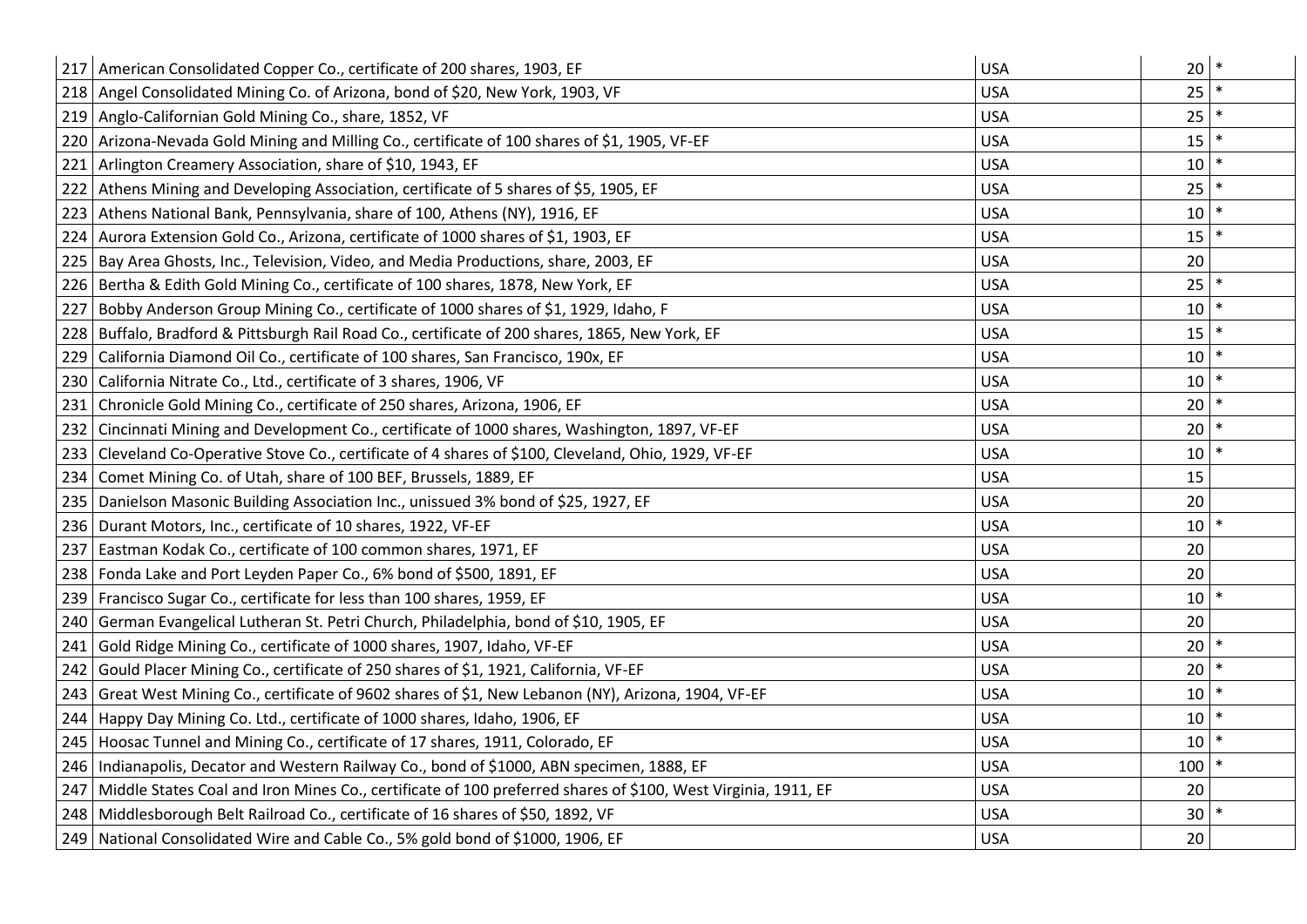|     | 250 National Savings and Loan Association of Minneapolis, certificate of 4 shares of \$100, 1893, VF         | <b>USA</b> | 25              |        |
|-----|--------------------------------------------------------------------------------------------------------------|------------|-----------------|--------|
|     | 251   New York Real Estate Improvement Co., bond of \$500, 1890, EF                                          | <b>USA</b> | 20              | $\ast$ |
|     | 252 Northway Motors Sales Co., certificate of 2 shares of \$10, 1920, EF                                     | <b>USA</b> | 25              |        |
|     | 253   Nye Schneider Folwer Co., share of \$100, Fremont (Nebraska), 1926, EF                                 | <b>USA</b> | $12$ $*$        |        |
|     | 254 Old Spanish Mines Mining Co., certificate of 5 shares of \$1, 1901, Utah, EF                             | <b>USA</b> | 30              | $\ast$ |
|     | 255   Oreano Mining Co., Ltd., certificate of 400 shares of \$1, Idaho, 1904, VF-EF                          | <b>USA</b> | 15              | $\ast$ |
|     | 256   P. Lorillard Co., certificate of 100 common shares, New Jersey, 1932, EF                               | <b>USA</b> | 10              | $\ast$ |
|     | 257   Peoples-First National Bank of Hoosick Falls, certificate of 25 shares, Hoosick Falls, 1935, EF        | <b>USA</b> | $12$ $*$        |        |
|     | 258   Peoples-First National Bank of Hoosick Falls, certificate of 6, Hoosick Falls, 1931, VF-EF             | <b>USA</b> | $12$ *          |        |
|     | 259   Philadelphia Locomotive Vehicle and Stationary Motor Co., certificate of 1000 shares of \$10, 1888, EF | <b>USA</b> | 20              |        |
|     | 260 Philmont National Bank, certificate of 17 shares of \$10, Philmont (NY), 1934, EF                        | <b>USA</b> | $10$ $*$        |        |
|     | 261   Pralin Mines Co., certificate of 5000 shares of 5c, 1907, Missouri, VF-EF                              | <b>USA</b> | $15$ $*$        |        |
|     | 262   Reading and Chesapeakse Coal and Railway Co., bond of £200=\$1000, 1881, VF                            | <b>USA</b> | 50              |        |
|     | 263 Rochester and Syracuse Railroad Co., certificate of 5 preferred shares of \$100, New York, 1923, EF      | <b>USA</b> | 15              | $\ast$ |
|     | 264 St. Louis, Kansas and Southwestern Railroad Co., bond of \$1000, ABN specimen, 1886, VF                  | <b>USA</b> | 100             | $\ast$ |
|     | 265 Twentieth Century-Fox Film Corp., 13.25% debenture of \$4000, 1983, EF                                   | <b>USA</b> | 12              |        |
|     | 266 Union Mutual Insurance Co., certificate of profits (\$300), 1876, New York, VF                           | <b>USA</b> | $10$ $*$        |        |
| 267 | United Cigar-Whelan Stores Corp., certificate of 100 preferred shares, 1944, EF                              | <b>USA</b> | 12              | $\ast$ |
|     | 268 United Whelan Corp., certificate of less than 100 common shares of \$1.20, 1967, EF                      | <b>USA</b> | $12$ $*$        |        |
| 269 | Universal High Power Telephone Co., certificate of 5 shares of \$1, 1917, EF                                 | <b>USA</b> | $10$ $*$        |        |
| 270 | Vesuvius Mines Co., certificate of 100 shares of \$1, Bohemia-Oregon, 1922, VF-EF                            | <b>USA</b> | 20 <sup>°</sup> | $\ast$ |
| 271 | Vulcan Gold Mines Co., certificate of 400 shares of 25c, 1931, EF                                            | <b>USA</b> | 15              | $\ast$ |
| 272 | Walt Disney Co., share, 1999 with the Disney figures, EF                                                     | <b>USA</b> | 40              |        |
|     | 273   Werdenhoff Mining & Milling Co., certificate of 100 shares, Arizona, 1903, VF-EF                       | <b>USA</b> | $15$ $*$        |        |
|     | 274 New Goldfields of Venezuela, Ltd., certificate of 300 shares of 5 Sh., 1948, VF                          | VENEZUELA  | $10$ $*$        |        |
|     | 275   Victoria & Altamira, Ltd., certificate of 140 shares, 1894, VF                                         | VENEZUELA  | $15$ $*$        |        |

## **CONDITIONS**

- 1. The auction is open to paid-up Society members only. Those submitting items for auction and potential purchasers must hold current membership to join the auction. Please contact the Auctioneer if you have any questions.
- 2. The estimate is only a guide as to the price each lot is expected to realise. Bids may be higher or lower than the estimate. Some consigners give us their reserve prices, but other consigners don't put reserve prices on their lots.